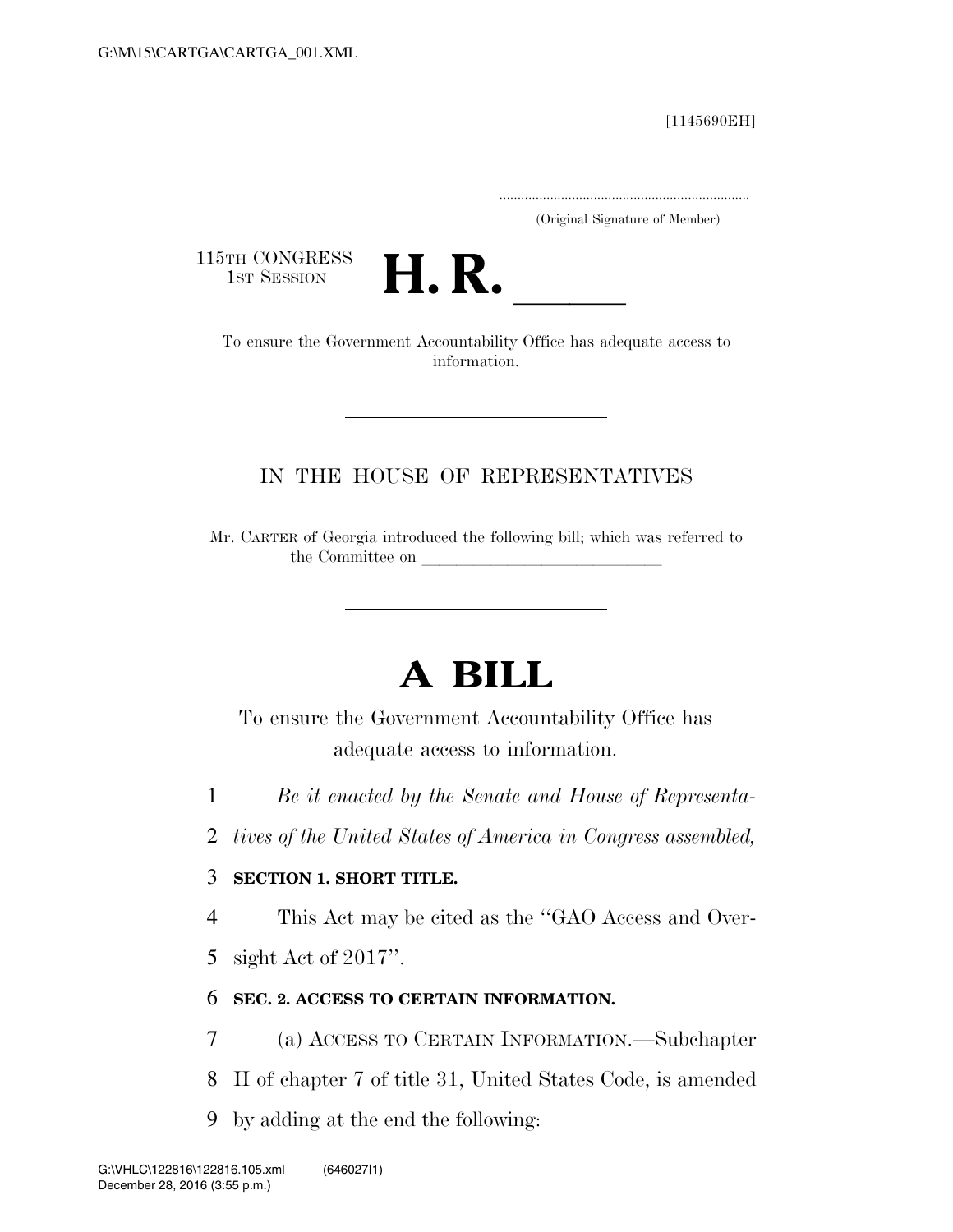#### **''§ 721. Access to certain information**

 ''(a) No provision of the Social Security Act, includ- ing section 453(l) of that Act (42 U.S.C. 653(l)), shall be construed to limit, amend, or supersede the authority of the Comptroller General to obtain any information or to inspect any record under section 716 of this title.

 ''(b) The specific reference to a statute in subsection (a) shall not be construed to affect access by the Govern- ment Accountability Office to information under statutes that are not so referenced.''.

 (b) AGENCY REPORTS.—Section 720(b) of title 31, United States Code, is amended—

 (1) in the matter preceding paragraph (1), by inserting ''or planned'' after ''action taken''; and

 (2) by striking paragraph (1) and inserting the following:

17 ''(1) the Committee on Homeland Security and Governmental Affairs of the Senate, the Committee on Oversight and Government Reform of the House of Representatives, the congressional committees with jurisdiction over the agency program or activity that is the subject of the recommendation, and the Government Accountability Office before the 61st day after the date of the report; and''.